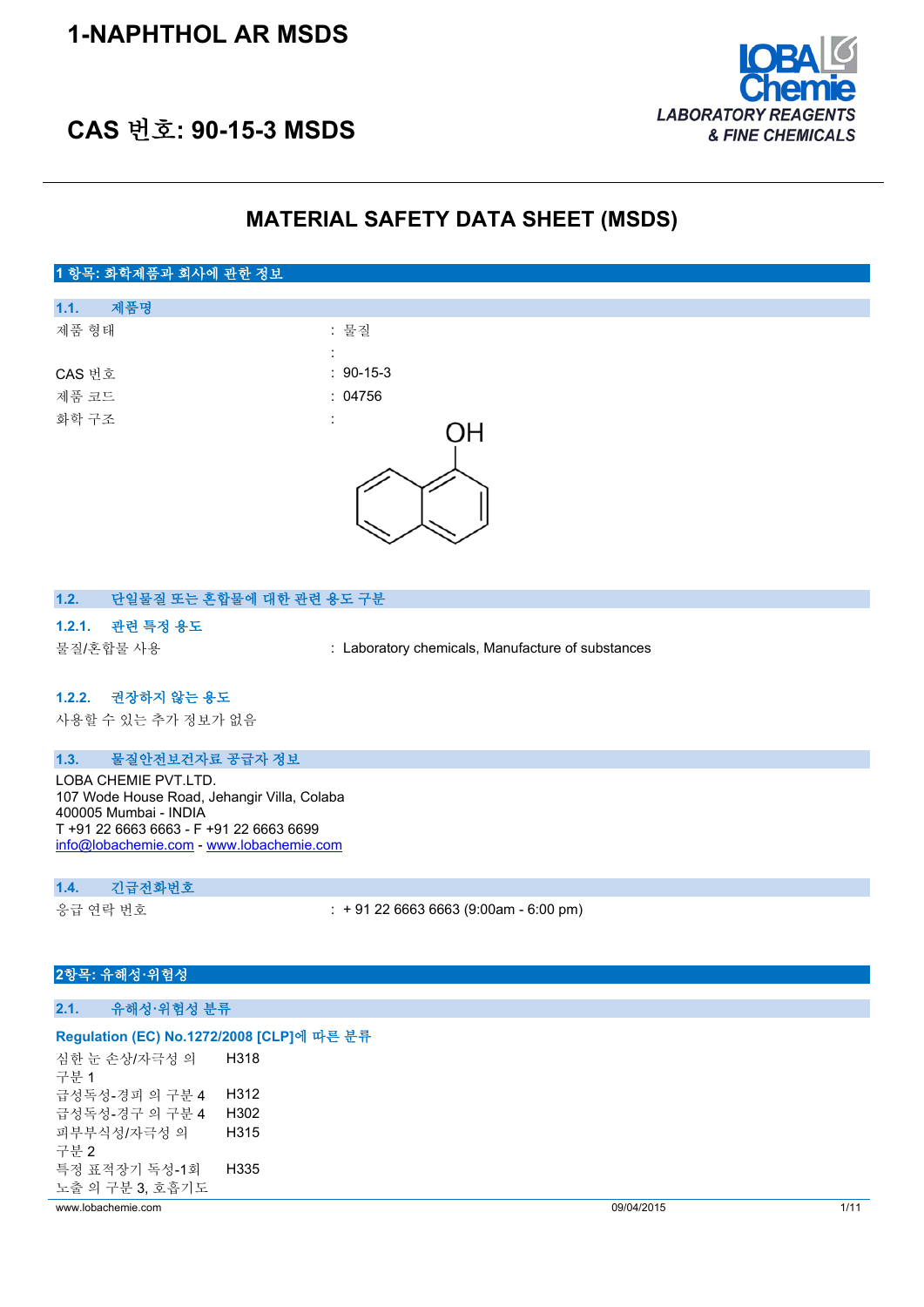물질안전보건자료

자극성

분류 범주 및 위험 고지 전문: 16항 참조

### **Directive 67/548/EEC 또는 Directive 1999/45/EC에 따른 분류**

Xn; R21/22 Xi; R41 Xi; R37/38 Full text of R-phrases: see section 16

### **물리화학적, 인체 건강 및 환경상의악영향**

사용할 수 있는 추가 정보가 없음

| 예방조치문구를 포함한 경고표지 항목<br>2.2.                             |                                                                                                                                                           |
|---------------------------------------------------------|-----------------------------------------------------------------------------------------------------------------------------------------------------------|
| 규정 (EC) No. 1272/2008에 따른 라벨 표시[CLP]<br>위험 표시 그림문자(CLP) | يبتها                                                                                                                                                     |
| Signal word (CLP)<br>유해·위험 문구(CLP)                      | GHS05<br>GHS07<br>: 위험<br>$\pm$ H302+H312 - Harmful if swallowed or in contact with skin<br>H315 - 피부에 자극을 일으킴                                            |
|                                                         | H318 - 눈에 심한 손상을 일으킴<br>H335 - 호흡 자극성을 일으킬 수 있음                                                                                                           |
| 예방 조치 문구(CLP)                                           | : P261 - 분진·흄·가스·미스트·증기·스프레이의 흡입을 피하시오.<br>P280 - 보호장갑·보호의·보안경··안면보호구를 착용하시오.<br>P305+P351+P338 - 눈에 묻으면 몇 분간 물로 조심해서 씻으시오. 가능하면<br>콘택트렌즈를 제거하시오. 계속 씻으시오 |

### **2.3. 기타 정보**

사용할 수 있는 추가 정보가 없음

|        | 3항목: 구성성분의 명칭 및 함유량 |  |                  |  |  |  |
|--------|---------------------|--|------------------|--|--|--|
|        |                     |  |                  |  |  |  |
| 3.1.   | 단일물질                |  |                  |  |  |  |
| 명칭     |                     |  | $: 1-NAPHTHOLAR$ |  |  |  |
| CAS 번호 |                     |  | $: 90-15-3$      |  |  |  |
|        |                     |  |                  |  |  |  |

R- 및 H- 문구에 대한 전문: 16항 참조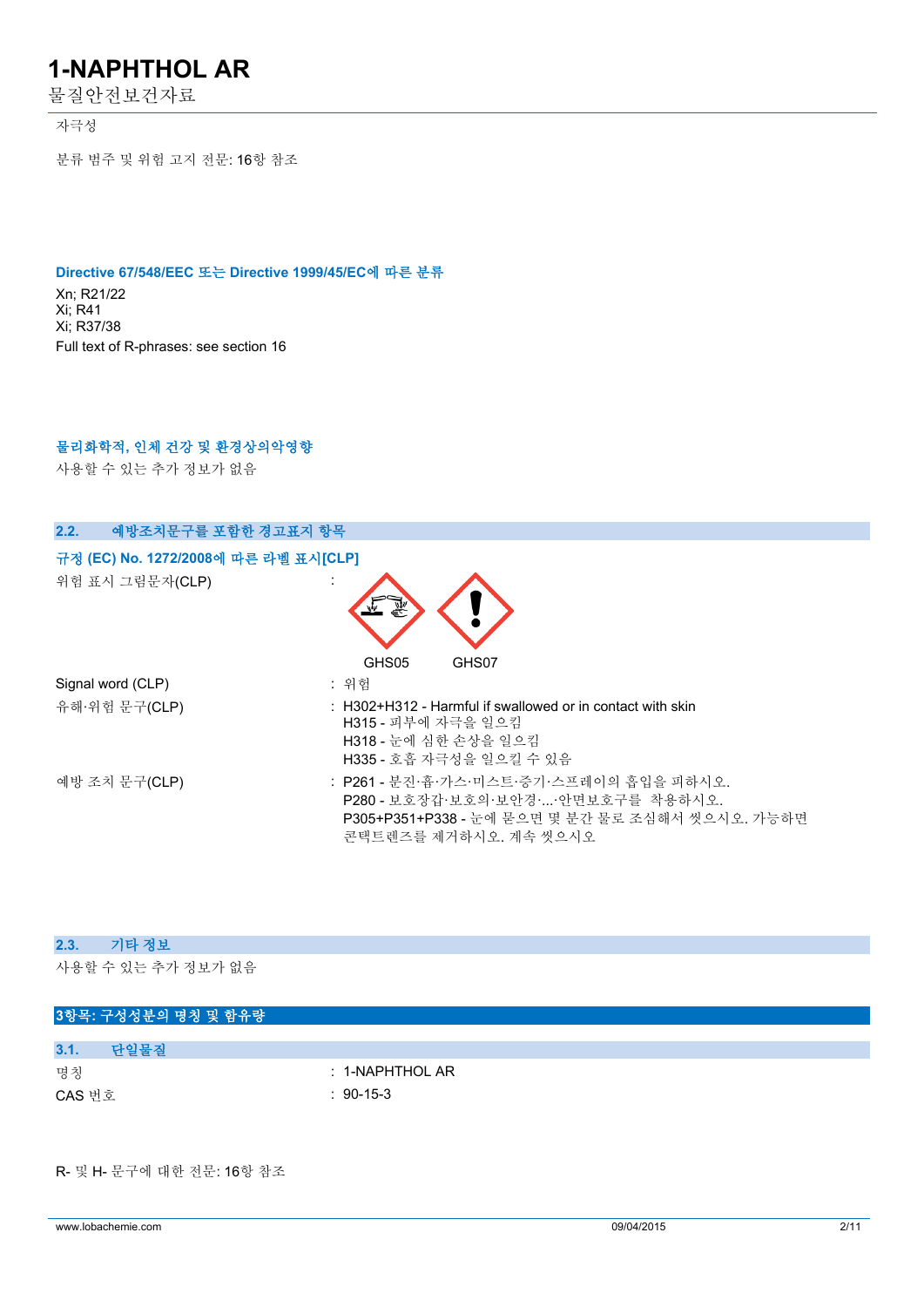물질안전보건자료

### **3.2. 혼합물**

해당없음

| 4항목: 응급조치요령                        |                                                                                                                                             |
|------------------------------------|---------------------------------------------------------------------------------------------------------------------------------------------|
| 응급조치 요령<br>4.1.                    |                                                                                                                                             |
| 흡입 후 응급 조치                         | : 신선한 공기가 있는 곳으로 옮기고 호흡하기 쉬운 자세로 안정을 취하시오. 불편함을<br>느끼면 의료기관(의사)의 진찰을 받으시오.                                                                  |
| 피부 접촉 후 응급 조치                      | : 즉시 의료기관(의사)의 진찰을 받으시오.  조치를 하시오. 다량의 비누와 물로<br>씻으시오. 다시 사용전 오염된 의류는 세척하시오. 피부 자극이 생기면. 의학적인<br>조치·조언을 구하시오.  처치를 하시오.                     |
| 안구 접촉 후 응급 조치                      | : 몇 분간 물로 조심해서 씻으시오. 가능하면 콘택트렌즈를 제거하시오. 계속 씻으시오.<br>즉시 의료기관(의사)의 진찰을 받으시오.                                                                  |
| 섭취 후 응급 조치                         | : 입을 씻어내시오. 불편함을 느끼면 의료기관(의사)의 진찰을 받으시오.                                                                                                    |
| 변이원성<br>4.2.                       |                                                                                                                                             |
| 흡입 후 증상/부상                         | : 호흡 자극성을 일으킬 수 있음.                                                                                                                         |
| 피부 접촉 후 증상/부상                      | : Repeated exposure to this material can result in absorption through skin causing<br>significant health hazard. 피부와 접촉하면 유해함. 피부에 자극을 일으킴. |
| 안구 접촉 후 증상/부상                      | : 눈에 심한 손상을 일으킴.                                                                                                                            |
| 섭취 후 증상/부상                         | : Swallowing a small quantity of this material will result in serious health hazard.                                                        |
| 즉각적인 치료 및 특수 치료 필요 여부 표시<br>4.3.   |                                                                                                                                             |
| Treat symptomatically.             |                                                                                                                                             |
| 5항목: 폭발·화재시 대처방법                   |                                                                                                                                             |
| 적절한 소화제<br>5.1.                    |                                                                                                                                             |
| 적절한 소화제                            | : dry chemical powder, alcohol-resistant foam, carbon dioxide (CO2).                                                                        |
| 부적절한 소화재                           | : Do not use a heavy water stream.                                                                                                          |
| 화학물질로부터 생기는 특정 유해성<br>5.2.         |                                                                                                                                             |
| 사용할 수 있는 추가 정보가 없음                 |                                                                                                                                             |
| 소방대원을 위한 조언<br>5.3.                |                                                                                                                                             |
| 화재 진압 중 보호                         | : Do not attempt to take action without suitable protective equipment.                                                                      |
| 6항목: 누출사고시 대처방법                    |                                                                                                                                             |
| 인체를 보호하기 위해 필요한 조치사항 및 보호구<br>6.1. |                                                                                                                                             |
| 6.1.1.<br>비응급 요원용                  |                                                                                                                                             |
| 응급 조치                              | : Evacuate unnecessary personnel.                                                                                                           |
| 응급 구조대용<br>6.1.2.                  |                                                                                                                                             |
| 보호 장비                              | : 적절한 개인 보호구를 착용하시오.                                                                                                                        |
| 응급 조치                              | : Ventilate area.                                                                                                                           |
| 환경을 보호하기 위해 필요한 조치사항<br>6.2.       |                                                                                                                                             |
| 환경으로 배출하지 마시오.                     |                                                                                                                                             |
| 정화 또는 제거 방법<br>6.3.                |                                                                                                                                             |
| 세척 방법                              | : Clear up rapidly by scoop or vacuum.                                                                                                      |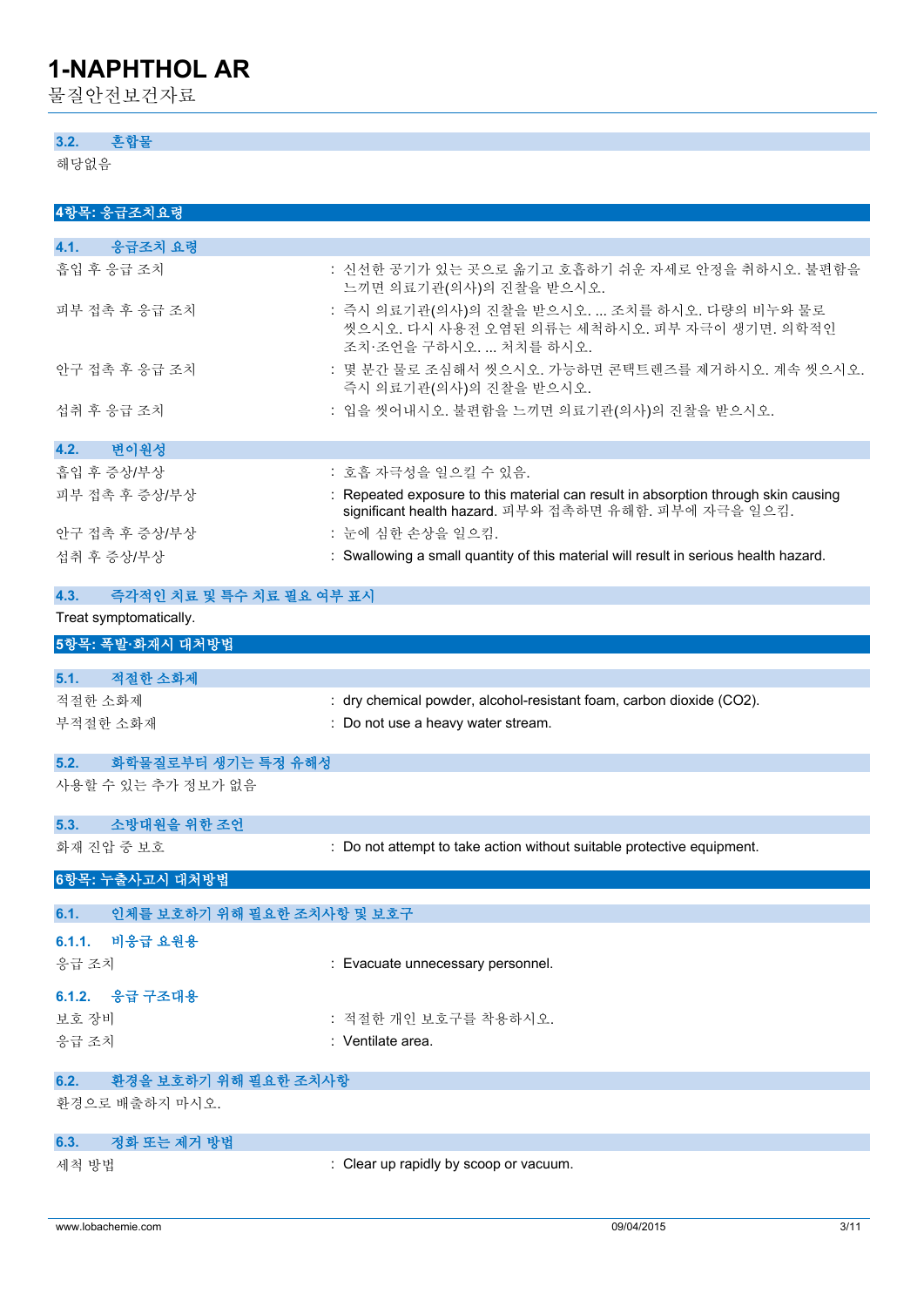물질안전보건자료

| 기타 항목 참조<br>6.4.               |                                                                |
|--------------------------------|----------------------------------------------------------------|
| 사용할 수 있는 추가 정보가 없음             |                                                                |
|                                |                                                                |
| 7항목: 취급 및 저장방법                 |                                                                |
|                                |                                                                |
| 안전취급요령<br>7.1.                 |                                                                |
| 안전취급요령                         | : 분진·흄·가스·미스트·증기·스프레이의 흡입을 피하시오. 옥외 또는 환기가 잘 되는<br>곳에서만 취급하시오. |
| 위생 조치                          | : 이 제품을 사용할 때에는 먹거나, 마시거나 흡연하지 마시오. 취급 후에는  을(를)<br>철저히 씻으시오.  |
| 7.2.<br>피해야할 조건을 포함한 안전한 저장 방법 |                                                                |
| 보관 조건                          | : 용기를 단단히 밀폐하시오. Store in original container. 건조한 장소에 보관하시오.   |
| 특정 최종 사용<br>7.3.               |                                                                |
| 사용할 수 있는 추가 정보가 없음             |                                                                |
| 8항목: 노출방지 및 개인보호구              |                                                                |
|                                |                                                                |
| 8.1.<br>제어 매개 변수               |                                                                |
| 사용할 수 있는 추가 정보가 없음             |                                                                |

| 8.2.<br>노출방지 |                                      |
|--------------|--------------------------------------|
| 손 보호         | : 보호 장갑                              |
| 눈보호          | : Chemical goggles or safety glasses |
| 신체 보호        | : 적절한 보호복을 착용하시오                     |
| 호흡기 보호       | : 호흡 보호구를 착용하시오                      |
|              |                                      |

### **9항목: 물리화학적 특성**

| 기본적인 물리화학적 특성에 대한 정보<br>9.1. |                                            |
|------------------------------|--------------------------------------------|
| 물리적 상태                       | : Solid                                    |
| 분자량<br>색상                    | : 144.17 g/mol<br>: Off white to brownish. |
| 냄새                           | : slight phenolic odor.                    |
| 냄새 역치                        | : 자료없음                                     |
| pH                           | : 자료없음                                     |
| 상대 증발 속도(부틸아세테이트=1)          | : 자료없음                                     |
| 융해점                          | $: 94 - 96$                                |
| 빙점                           | : 자료없음                                     |
| 초기 끓는점과 끓는점 범위               | $: 278 - 280$                              |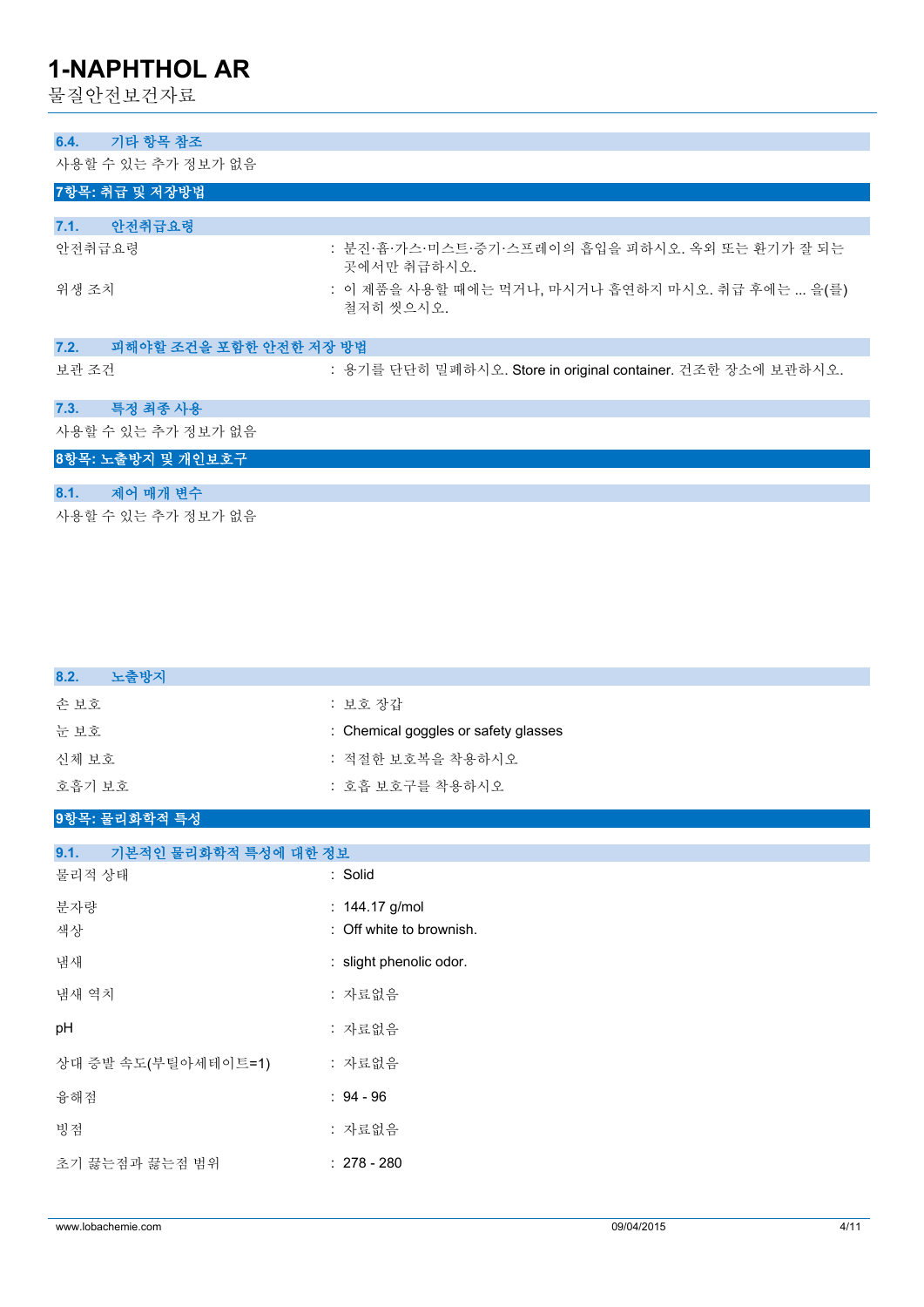| 물질안전보건자료                                            |                                     |
|-----------------------------------------------------|-------------------------------------|
| 인화점                                                 | : 125 $^{\circ}$ C                  |
| 자연발화온도                                              | : 자료없음                              |
| 분해온도                                                | : 자료없음                              |
| 인화성(고체, 기체)                                         | : 자료없음                              |
| 증기압                                                 | : 1 mm Hg at 940C                   |
| 20°C에서의 상대 증기 밀도                                    | : 4.5                               |
| 상대 밀도                                               | : 자료없음                              |
| 용해도                                                 | : 물: Practically insoluble in water |
| n-옥탄올/물분배계수                                         | : 2.85                              |
| 점도, 운동학적                                            | : 자료없음                              |
| 점도, 역학적                                             | : 자료없음                              |
| 폭발성                                                 | : 자료없음                              |
| 산화성                                                 | : 자료없음                              |
| 인화 또는 폭발 범위의 상한/하한                                  | : 0.008 - 0.05 vol %                |
| 그 밖의 참고사항<br>9.2.                                   |                                     |
| 사용할 수 있는 추가 정보가 없음                                  |                                     |
| 10항목: 안정성 및 반응성                                     |                                     |
| 반응성<br>10.1.<br>사용할 수 있는 추가 정보가 없음                  |                                     |
|                                                     |                                     |
| 10.2.<br>화학적 안정성<br>Stable under normal conditions. |                                     |
|                                                     |                                     |
| 10.3.<br>유해 반응의 가능성<br>사용할 수 있는 추가 정보가 없음           |                                     |
| 10.4.                                               |                                     |
| 피해야 할 조건                                            |                                     |

직사광선. Air contact. Moisture.

## **10.5. 피해야 할 물질**

사용할 수 있는 추가 정보가 없음

### **10.6. 분해시 생성되는 유해물질**

사용할 수 있는 추가 정보가 없음

### **11항목: 독성에 관한 정보**

| 11.1. 독성에 대한 정보 |                                  |
|-----------------|----------------------------------|
| 급성 독성           | : 경피: 피부와 접촉하면 유해함. 경구: 삼키면 유해함. |
|                 |                                  |

피부 부식성 / 자극성 : 미부에 자극을 일으킴.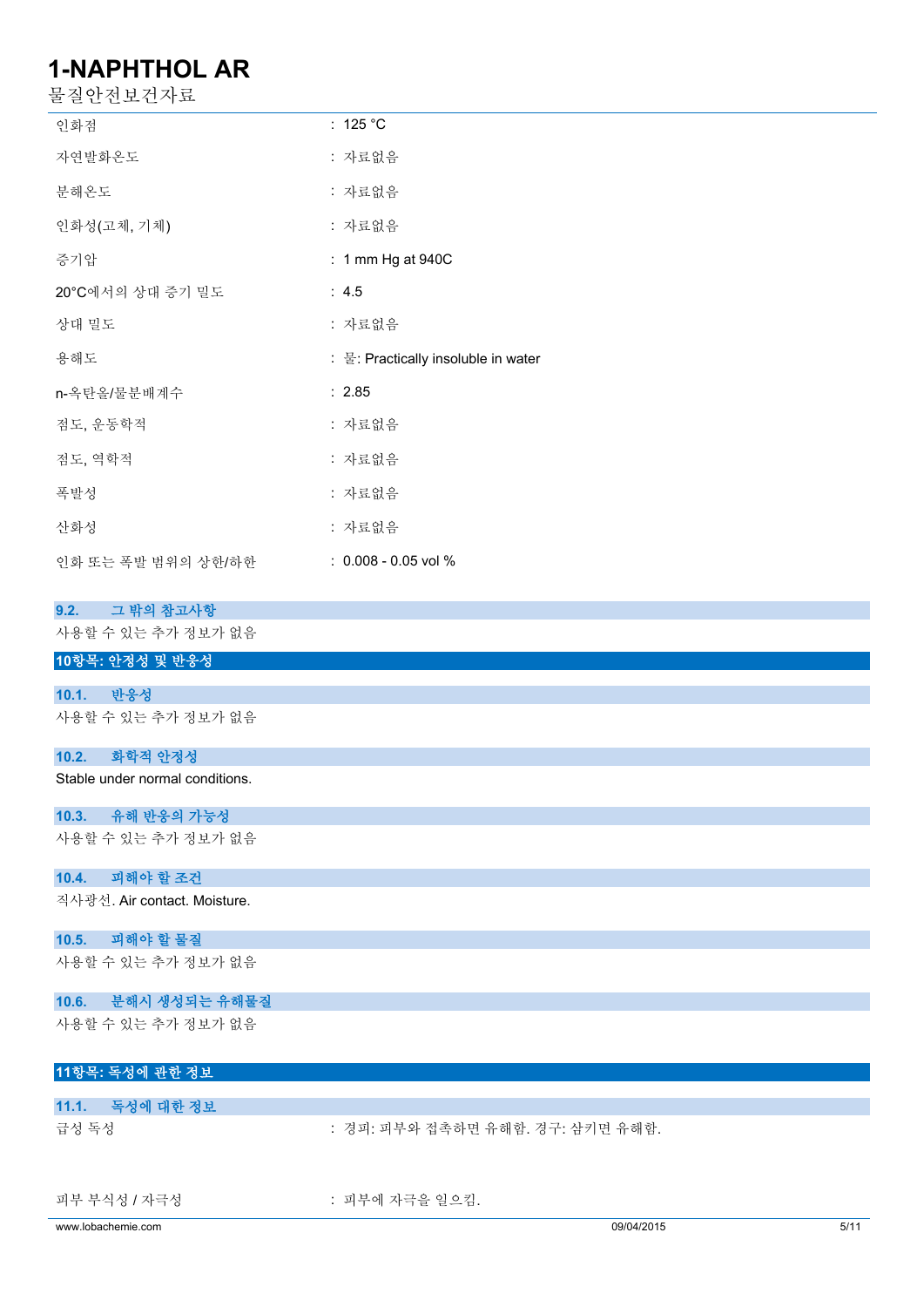물질안전보건자료

| 심한 눈손상 또는 자극성     | : 눈에 심한 손상을 일으킴.    |
|-------------------|---------------------|
| 호흡기 또는 피부 과민성     | : 분류되지 않음           |
| 생식세포 돌여변이 유발성     | : 분류되지 않음           |
| 발암성               | : 분류되지 않음           |
|                   |                     |
| 생식독성              | : 분류되지 않음           |
| 특정 표적장기 독성 (1회노출) | : 호흡 자극성을 일으킬 수 있음. |
|                   |                     |
| 특정 표적장기 독성 (반복노출) | : 분류되지 않음           |
|                   |                     |
| 흡인유해성             | : 분류되지 않음           |
|                   |                     |

인체 건강에 미치는 잠재적 악성 효과 및 증상 : 삼키면 유해함. 피부와 접촉하면 유해함.

|          | 12항목: 환경에 미치는 영향   |
|----------|--------------------|
|          |                    |
| 12.1. 독성 |                    |
|          | 사용할 수 있는 추가 정보가 없음 |

### **12.2. 잔류성 및 분해성**

사용할 수 있는 추가 정보가 없음

| 새포노추서<br>12.3.          |      |
|-------------------------|------|
| 1-NAPHTHOL AR (90-15-3) |      |
| └ n-옥탄올/물분배계수           | 2.85 |

### **12.4. 토양이동성**

사용할 수 있는 추가 정보가 없음

#### **12.5. PBT 및 vPvB 평가 결과**

사용할 수 있는 추가 정보가 없음

### **12.6. 기타 유해 영향**

사용할 수 있는 추가 정보가 없음

### **13항목: 폐기시 주의사항**

#### **13.1. 폐기물 처리법**

Product/Packaging disposal recommendations

: ... 내용물과 용기를 폐기하시오.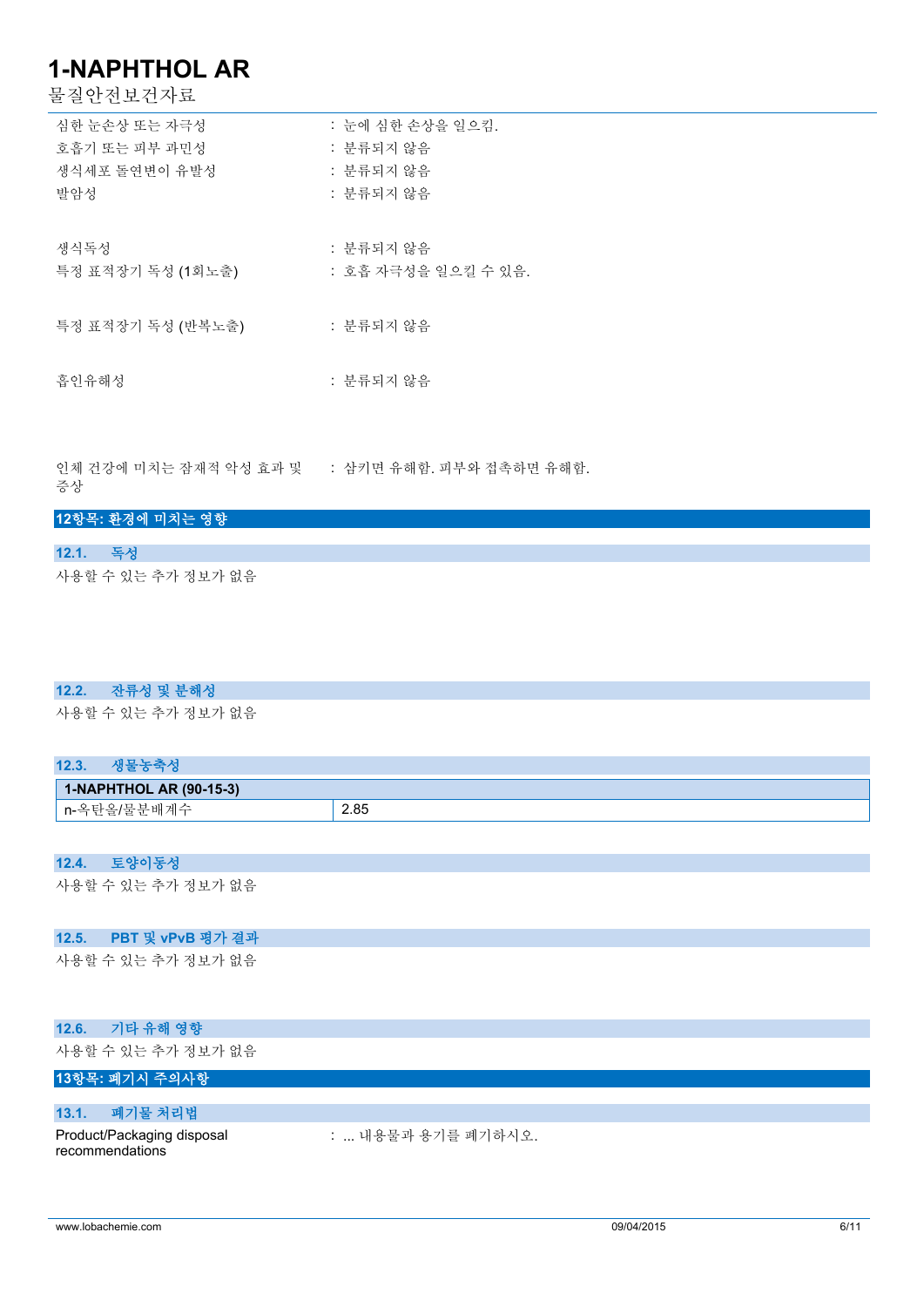물질안전보건자료

### **14항목: 운송에 필요한 정보**

ADR / RID / IMDG / IATA / ADN 에 따름

| 14.1.<br>유엔번호(UN No.)                |                                                       |
|--------------------------------------|-------------------------------------------------------|
| UN-번호(ADR)                           | : 2811                                                |
| UN-번호 (IMDG)                         | : 2811                                                |
| UN-번호(IATA)                          | : 2811                                                |
| UN-번호(ADN)                           | : 2811                                                |
| UN-번호(RID)                           | : 2811                                                |
|                                      |                                                       |
| 14.2.<br>적정선적명                       |                                                       |
| 고유 운송 명칭(ADR)                        | : TOXIC SOLID, ORGANIC, N.O.S.                        |
| Proper Shipping Name (IMDG)          | : TOXIC SOLID, ORGANIC, N.O.S.                        |
| 고유 운송 명칭(IATA)                       | : TOXIC SOLID, ORGANIC, N.O.S.                        |
| 고유 운송 명칭(ADN)                        | : TOXIC SOLID, ORGANIC, N.O.S.                        |
| 고유 운송 명칭(RID)                        | : TOXIC SOLID, ORGANIC, N.O.S.                        |
| Transport document description (ADR) | : UN 2811 TOXIC SOLID, ORGANIC, N.O.S., 6.1, III, (E) |
| 운송 문서 기술 (IMDG)                      | : UN 2811 TOXIC SOLID, ORGANIC, N.O.S., 6.1, III      |
| 운송 문서 기술 (IATA)                      | : UN 2811 TOXIC SOLID, ORGANIC, N.O.S., 6.1, III      |
| 운송 문서 기술 (ADN)                       | : UN 2811 TOXIC SOLID, ORGANIC, N.O.S., 6.1, III      |
| 운송 문서 기술 (RID)                       | : UN 2811 TOXIC SOLID, ORGANIC, N.O.S., 6.1, III      |
|                                      |                                                       |
| 14.3.<br>운송에서의 위험성 등급                |                                                       |

### **ADR**

| 운송 위험 분류 (ADR)      | $\therefore$ 6.1 |
|---------------------|------------------|
| Danger labels (ADR) | $\therefore$ 6.1 |

| I<br>×<br>v |
|-------------|

|  | 운송 위험 분류 (IMDG       |
|--|----------------------|
|  | Danger labels (IMDG) |

## **IATA**

운송 위험 분류 (IATA) : 6.1 위험 표지 라벨(IATA) : 6.1



:





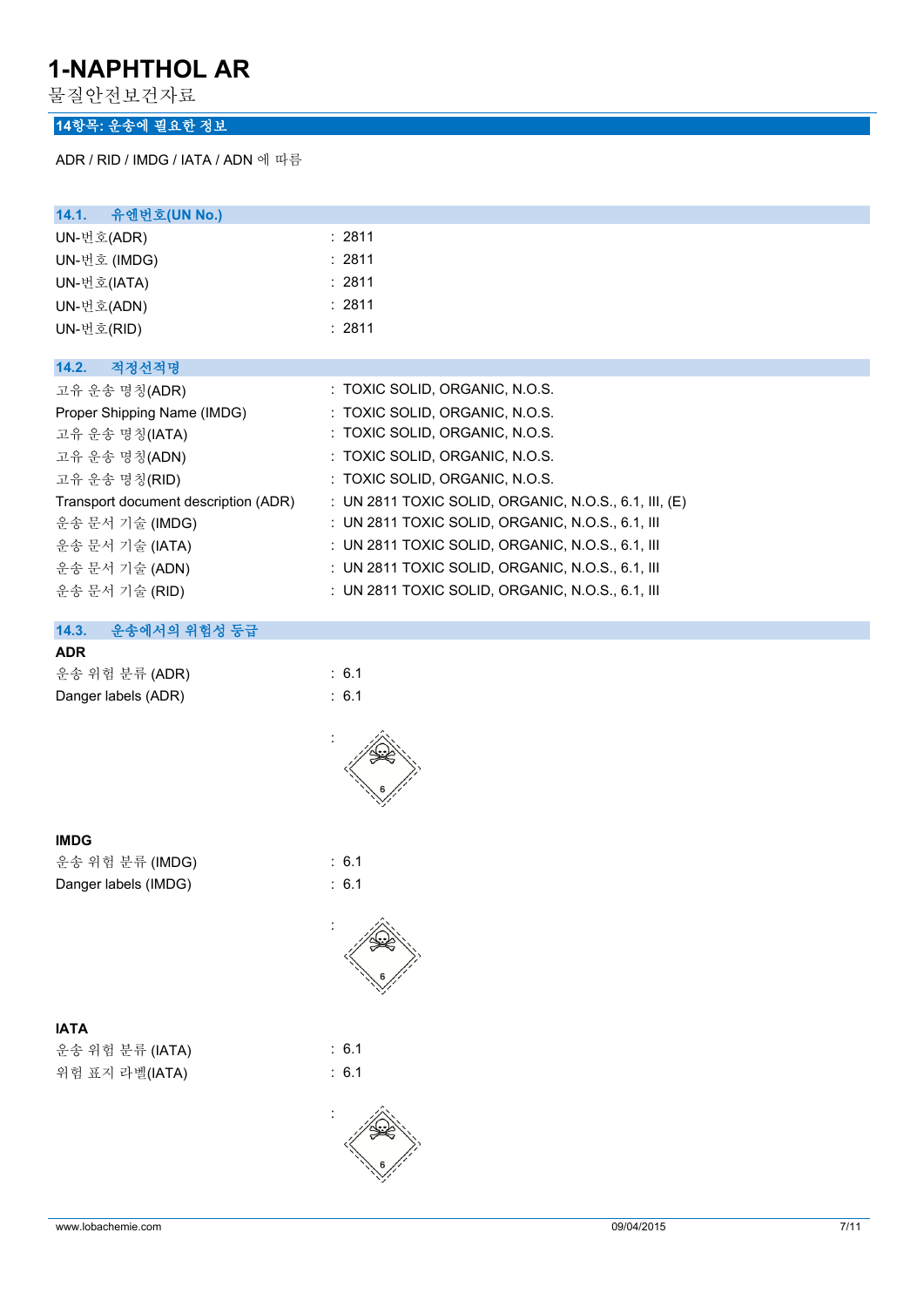| 물질안전보건자료                                                     |                           |
|--------------------------------------------------------------|---------------------------|
| <b>ADN</b>                                                   |                           |
| 운송 위험 분류 (ADN)                                               | : 6.1                     |
| Danger labels (ADN)                                          | : 6.1                     |
|                                                              |                           |
|                                                              |                           |
|                                                              |                           |
| <b>RID</b>                                                   |                           |
| 운송 위험 분류 (RID)                                               | : 6.1                     |
| Danger labels (RID)                                          | : 6.1                     |
|                                                              |                           |
|                                                              |                           |
|                                                              |                           |
|                                                              |                           |
| 14.4.<br>용기등급                                                |                           |
| 포장 등급(ADR)                                                   | $\div$ III                |
| 포장 등급(IMDG)                                                  | $\colon$ III              |
| 포장 그룹(IATA)                                                  | $\colon$ III              |
| 포장 그룹(ADN)                                                   | $\colon$ III              |
| 포장 등급(RID)                                                   | $\colon$ III              |
|                                                              |                           |
| 환경 유해성<br>14.5.                                              |                           |
| 환경에 위험                                                       | : No                      |
| 해양오염물질                                                       | : No                      |
| 그 밖의 참고사항                                                    | : 가용 추가 정보 없음             |
|                                                              |                           |
| 사용자를 위한 특별 주의사항<br>14.6.                                     |                           |
| - 내륙 수송                                                      |                           |
| 분류 코드(UN)                                                    | : T2                      |
| 특수 공급(ADR)                                                   | : 274, 614                |
| 일정량(ADR)                                                     | : 5kg                     |
| 극소량(ADR)                                                     | : E1                      |
| Packing instructions (ADR)                                   | : P002, IBC08, LP02, R001 |
| Special packing provisions (ADR)                             | : B3                      |
| Mixed packing provisions (ADR)                               | : MP10                    |
| Portable tank and bulk container<br>instructions (ADR)       | : T1                      |
| Portable tank and bulk container special<br>provisions (ADR) | : TP33                    |
| Tank code (ADR)                                              | : SGAH, L4BH              |

Tank special provisions (ADR) : TU15, TE19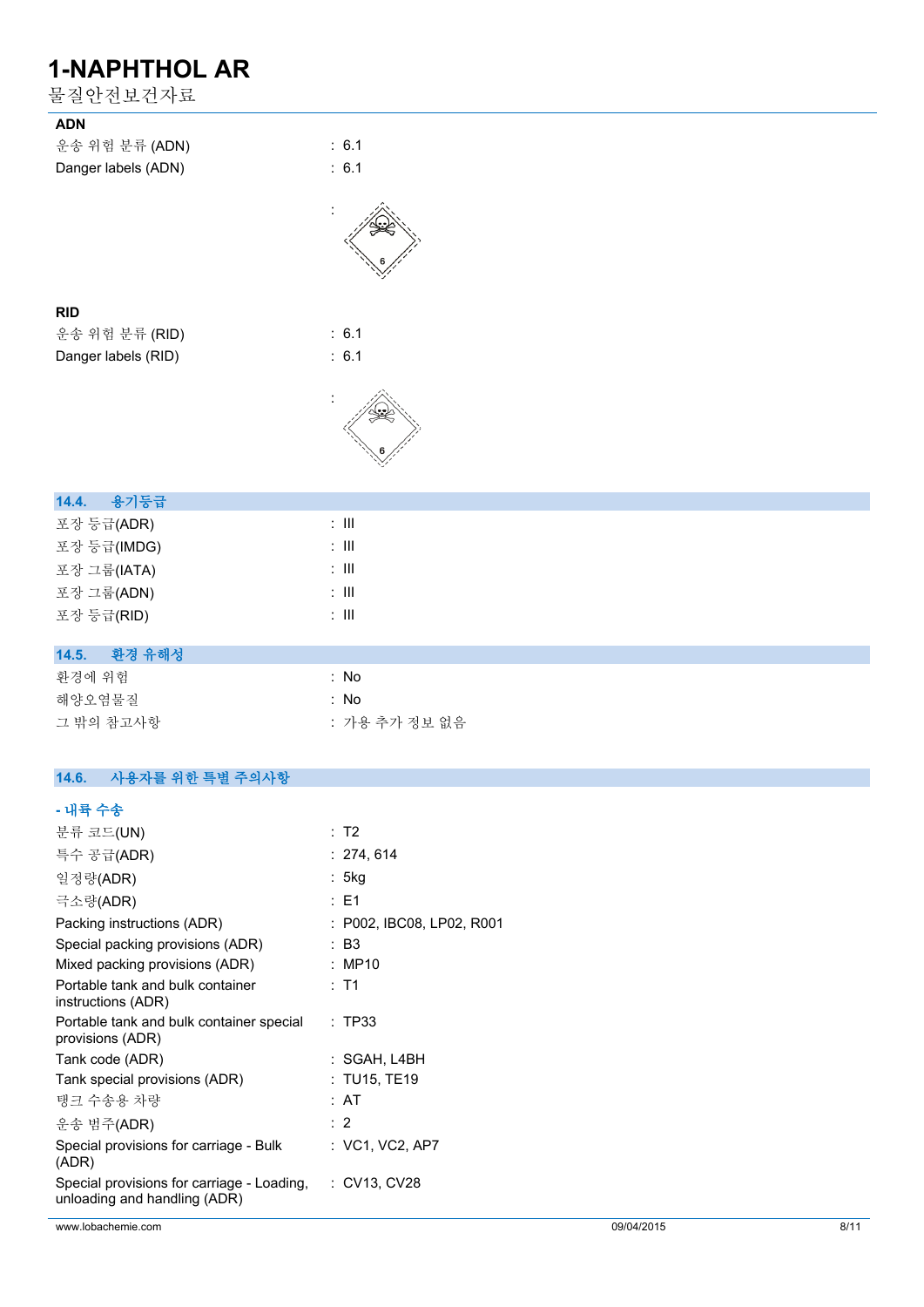물질안전보건자료

| Special provisions for carriage - Operation : S9<br>(ADR) |                           |
|-----------------------------------------------------------|---------------------------|
| 위험 식별 번호(Kemler 번호)                                       | :60                       |
| 오렌지 플레이트                                                  | 60                        |
|                                                           |                           |
|                                                           | 2811                      |
| 터널 제한 코드 (ADR)                                            | $\colon E$                |
| EAC 코드                                                    | : 2X                      |
| - 해상 운송                                                   |                           |
| Special provision (IMDG)                                  | : 223, 274                |
| Limited quantities (IMDG)                                 | $: 5$ kg                  |
| 극소량(IMDG)                                                 | : E1                      |
| Packing instructions (IMDG)                               | : P002                    |
| IBC packing instructions (IMDG)                           | : IBC08                   |
| IBC special provisions (IMDG)                             | : B3                      |
| Tank instructions (IMDG)                                  | : T1                      |
| Tank special provisions (IMDG)                            | : TP33                    |
| EmS-No. (Fire)                                            | $: F-A$                   |
| EmS-No. (Spillage)                                        | $: S-A$                   |
| Stowage category (IMDG)                                   | : $A$                     |
| MFAG-번호                                                   | : 154                     |
| - 항공 운송                                                   |                           |
|                                                           | $\therefore$ E1           |
| PCA 예상 수량(IATA)                                           |                           |
| PCA 제한 수량(IATA)                                           | : Y645                    |
| PCA 제한 수량 최대 순수량(IATA)                                    | : 10kg                    |
| PCA 포장 지침(IATA)                                           | : 670                     |
| PCA 최대 순수량(IATA)                                          | : 100kg                   |
| CAO 포장 지침(IATA)                                           | : 677                     |
| CAO 최대 순수량(IATA)                                          | : 200kg                   |
| 특별 공급(IATA)                                               | : A3, A5                  |
| ERG 코드(IATA)                                              | : 6L                      |
| - 국내 수로 운송                                                |                           |
| 분류 코드(ADN)                                                | : T2                      |
| 특별 공급(ADN)                                                | : 274, 614, 802           |
| 일정량(ADN)                                                  | : 5 kg                    |
|                                                           | : E1                      |
| 극소량(ADN)                                                  |                           |
| Carriage permitted (ADN)                                  | : T                       |
| Equipment required (ADN)                                  | $:$ PP, EP                |
| Number of blue cones/lights (ADN)                         | $\therefore$ 0            |
| - 철도 수송                                                   |                           |
| Classification code (RID)                                 | : T2                      |
| 특별 공급(RID)                                                | : 274, 614                |
| 한정 수량(RID)                                                | : 5kg                     |
| 극소량(RID)                                                  | $\therefore$ E1           |
| Packing instructions (RID)                                | : P002, IBC08, LP02, R001 |
| Special packing provisions (RID)                          | $\therefore$ B3           |
| Mixed packing provisions (RID)                            | : MP10                    |
|                                                           |                           |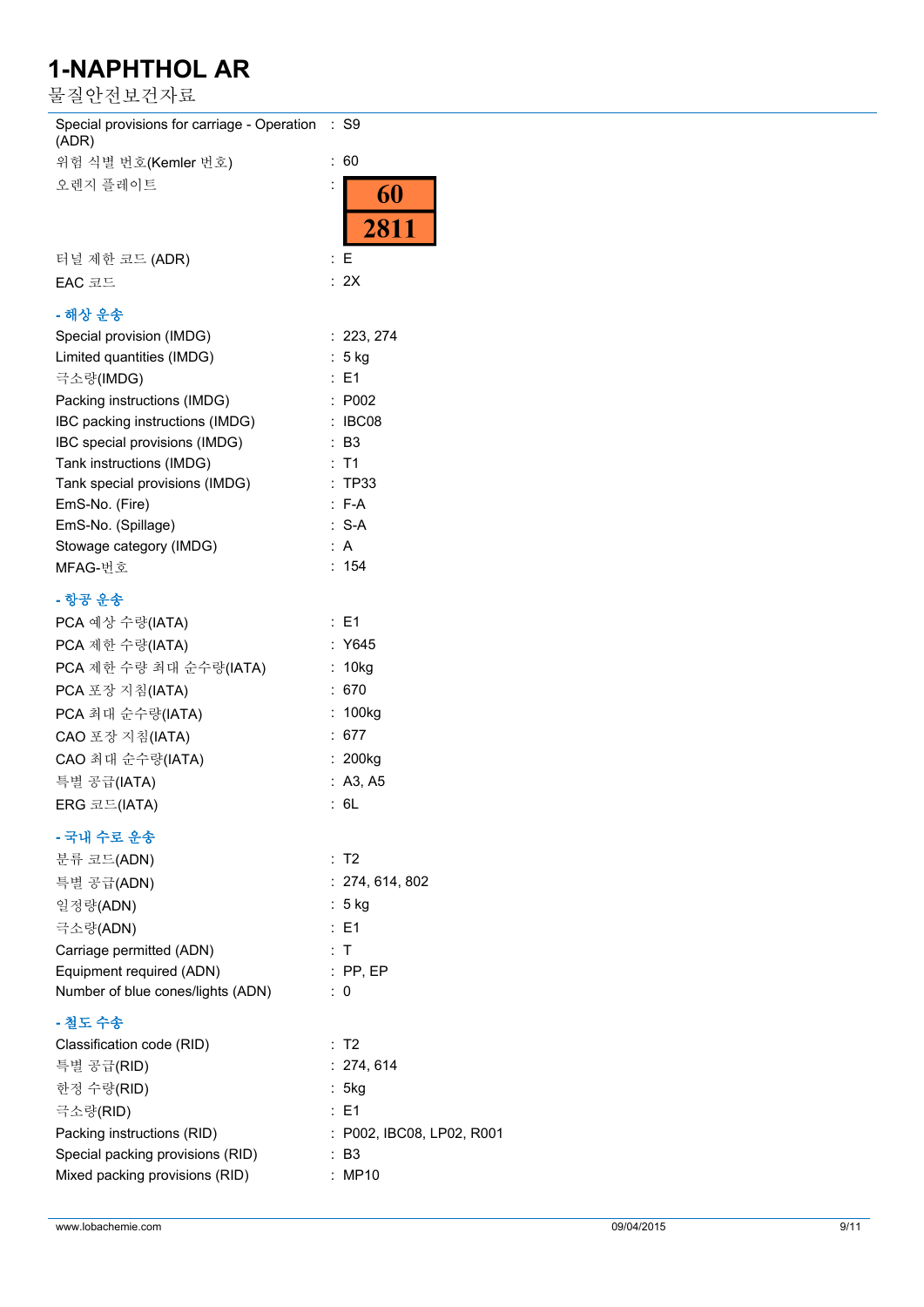물질안전보건자료

| Portable tank and bulk container<br>instructions (RID)           | $:$ T1             |
|------------------------------------------------------------------|--------------------|
| Portable tank and bulk container special<br>provisions (RID)     | : TP33             |
| Tank codes for RID tanks (RID)                                   | : SGAH, L4BH       |
| Special provisions for RID tanks (RID)                           | : TU15             |
| 운송 범주(RID)                                                       | $\therefore$ 2     |
| Special provisions for carriage – Bulk<br>(RID)                  | : VC1, VC2, AP7    |
| Special provisions for carriage – Loading<br>and unloading (RID) | : CW13. CW28. CW31 |
| Colis express (express parcels) (RID)                            | $\therefore$ CF11  |
| Hazard identification number (RID)                               | 60                 |

**14.7. MARPOL 73/78 별첨 II 및 IBC 코드에 따른 대량 운송**

해당없음

### **15항목: 법적 규제현황**

**15.1. 안전, 보건 및 환경과 관련하여 단일물질 또는 혼합물에 대한 특별 규정/법규**

### **15.1.1. EU 규정**

REACH의 별첨 XVII 규제사항에 따른 제한 없음 1-NAPHTHOL AR is not on the REACH Candidate List 1-NAPHTHOL AR is not on the REACH Annex XIV List

### **15.1.2. 국가 규정**

| 독일                                                                             |                                                                                                                        |
|--------------------------------------------------------------------------------|------------------------------------------------------------------------------------------------------------------------|
| AwSV/VwVwS Annex reference                                                     | : Water hazard class (WGK) 1, slightly hazardous to water (Classification according to<br>VwVwS, Annex 3; WGK No 2944) |
| 12th Ordinance Implementing the Federal<br>Immission Control Act - 12. BlmSchV | 12차 BlmSchV(배출 방지 법령) (심각한 사고에 대한 규정) 미대상                                                                              |

**덴마크**

덴마크 규정 권장사항 **: Young people below the age of 18 years are not allowed to use the product** Pregnant/breastfeeding women working with the product must not be in direct contact with the product

### **15.2. 화학 물질 안정성 평가**

사용할 수 있는 추가 정보가 없음

### **16항목: 그 밖의 참고사항**